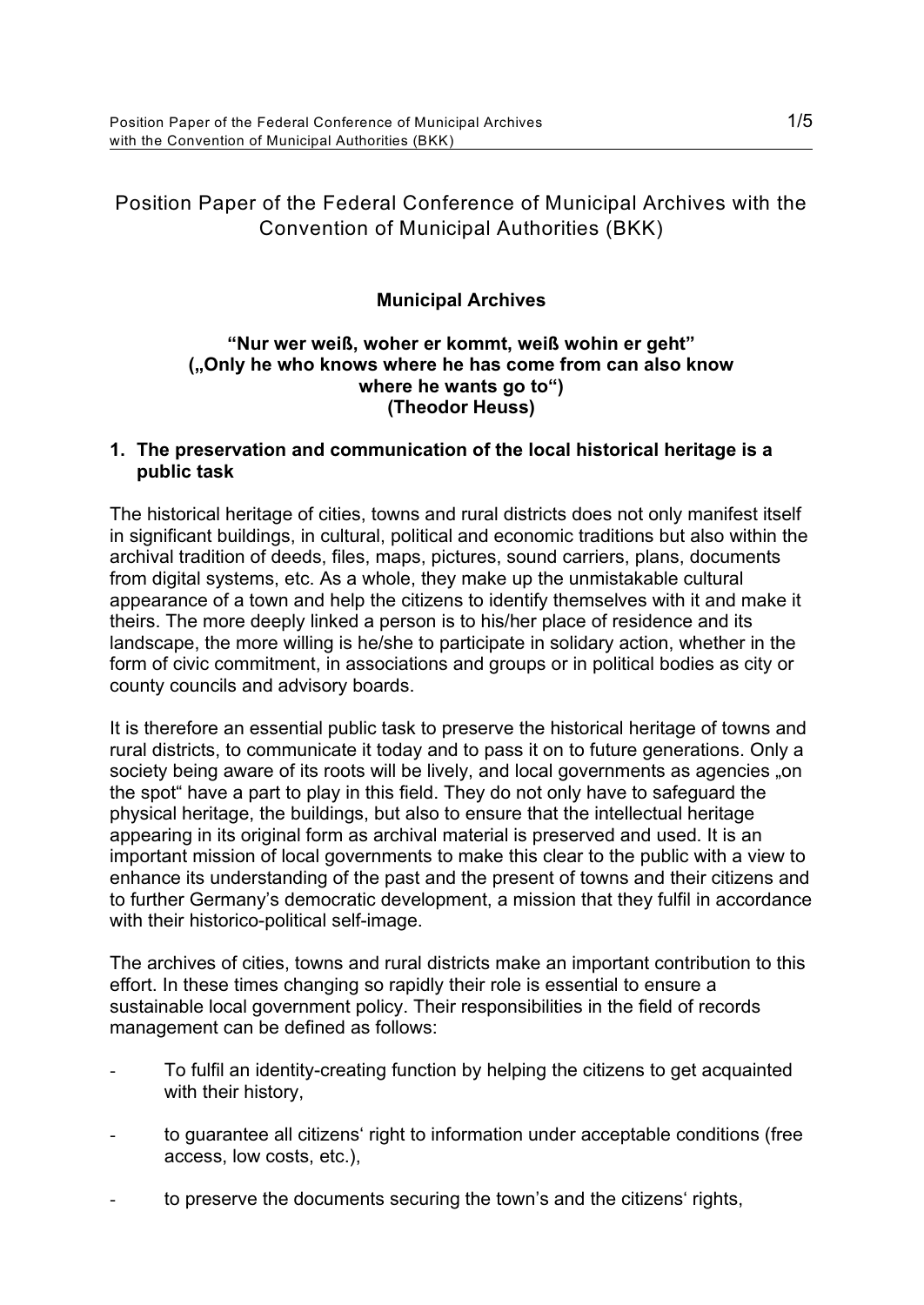- to ensure the continuity and the transparency of administrative action,
- to explore the phases that have determined the town's development.

### **2. The local government is responsible for fulfilling these tasks**

The archival tasks to be performed include the following services:

- to **appraise** (select) data storage media taking into account the town's and its citizens' legal security, the town's historical and current development and its individuality,
- to **keep and preserve** the selected data storage media permanently as archival material,
- to **make** the archival material **accessible** to the public,
- to **evaluate** the archival material scientifically and to **convey** the results.

Only qualified institutions will be able to face these challenges and to perform the appropriate services in the future. They have to work according to scientifically verifiable, objective criteria and must be independent institutions not pursuing any party's political or commercial purposes. It has to be guaranteed that they take into account the existing public records acts of the Land, regulations on data protection and the protection of personal rights and the legitimate interests of the local governments. The qualified archivists of the municipal archives will be able to perform these tasks assuring the best possible quality standard and economic efficiency.

Assuming the responsibility for the information sources and having a thorough knowledge of these sources, the municipal archives are coordination and information centres offering their services to the administration, the citizens and the researchers. They represent crystallization centres for the public image that a town promotes of itself.

Therefore the municipal archives must not only be considered as the archives of the administration but as the central archives of the entire territorial authorities. They will only be able to reflect the full scale of urban and rural life, the full range of political, economic, social and cultural events if – where necessary in cooperation with other institutions - they include the records of companies, parties, associations and other local institutions, if they acquire estates left by private persons and collect newspapers, autographs, handbills, maps, posters, cinematographic and sound documents, etc. as documents showing a town's development. Thanks to this archival material completing the field of administrative sources, the demand for current information can be met without neglecting the traditional archive users.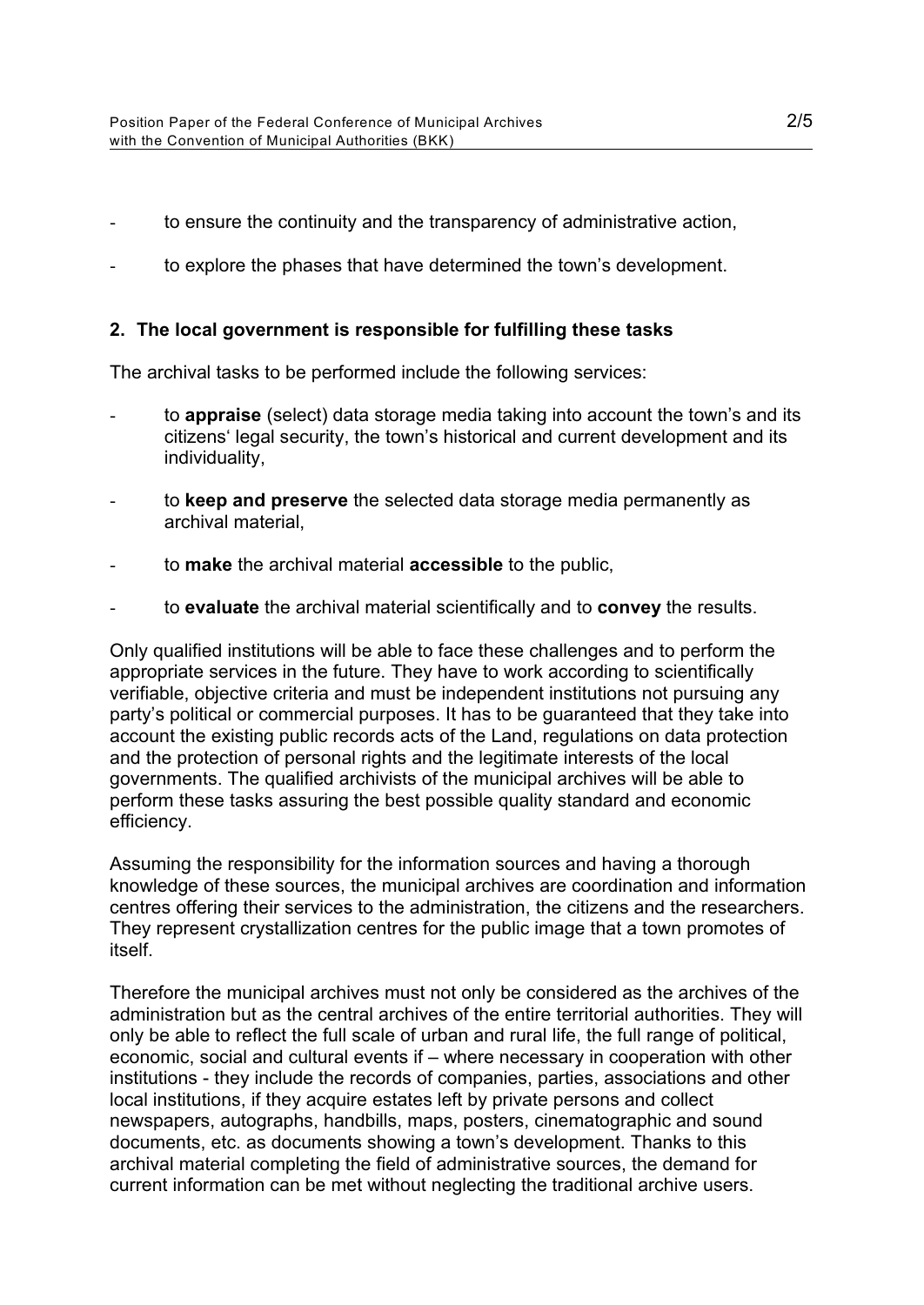### **3. The archives' services are helpful in many domains**

By offering a variety of services relating to the providing and evaluation of archival material, the municipal archives help the local governments to fulfil their duties towards society. Being involved in local administrative processes and having knowledge of local government policy requirements and priorities, they do not merely provide access to sources but also play a role in the following fields:

- They foster and strengthen democracy and the understanding of democracy by dealing with urban history (publications, lectures, exhibitions, reappraisal of historical events of the recent past, as for ex. the consequences of the period of Nazism and of the past of the GDR).
- They assume responsibility on the local level by fostering and carrying on cooperation with working groups, institutions and associations with a view to reappraise specific themes concerning the history of towns, villages and rural districts (encouraging civic commitment).
- They play an integrative role by conveying historical experiences.
- The evaluation of the records by the archives supports the research in the field of urban and rural history in the widest sense.
- They help to ensure the legal security of the town and the individual citizen.
- They are the memory of the administration and contribute to the continuity, the transparency and rationality of administrative action.

Municipal archives constitute an element of the educational system as they

- convey historical knowledge which is the basis of understanding in all spheres of life,
- can present original documents providing authentic access to historical sources,
- are active in the area of historical education (cooperation with schools, exhibitions, lectures, publications, etc.) selecting specific themes,
- create a place of extracurricular learning for pupils and adults and offer specific further education for teachers in the field of "archive education".
- keep track of the current social and political events following the motto "to" learn from history".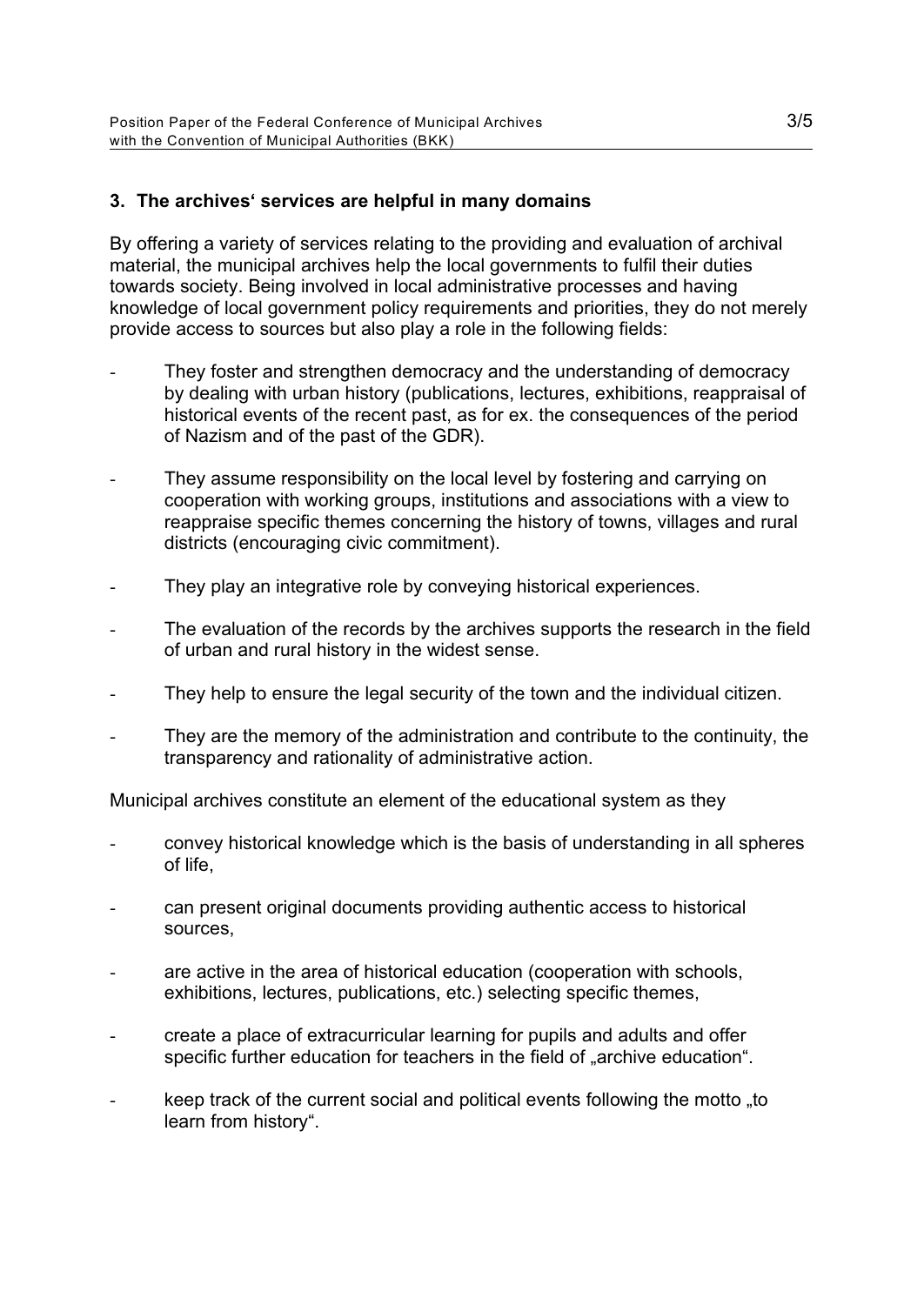## **4. Challenges to archivists**

Municipal archivists will remain challenged to improve the presentation of their services to citizens, the administration and researchers. For example, they should benefit efficiently from the possibilities opened up by the new media (Internet and others). Only by applying proper archival methods will they be able to face the increasing flood of files and the introduction of modern information technologies in the administration.

To rise to the growing challenges they will need a certain scope of manoeuvre. They must retain access to all data storage media to allow **archival processing** taking into account the development of data technology. This implies:

- access to all documents generated in the area of responsibility of the local government concerned,
- acquisition of material relating to the historical development of the town/village,
- taking all measures required to preserve the archived records,
- obtaining the resources needed to take up scientific and contemporary issues,
- opportunities for archival activities outside the own municipal archives, and
- obtaining the proper means in terms of personnel, premises and funds.

The archives must continue to **fulfil** the following tasks:

- the appraisal of data storage media and the decision on their destruction or permanent archiving,
- the decision about access to the archival material,
- the safeguarding of the archival material,
- the use of the material, information to be given and research to be performed at the request of the administration or the public.

They can delegate the following tasks to third parties while **maintaining the responsibility** for these fields of activity:

- Technical work relating to the preservation of the archived records,
- technical process of digital archiving,
- work on specific projects (for ex. exhibition design, P.R. activities, publishing).